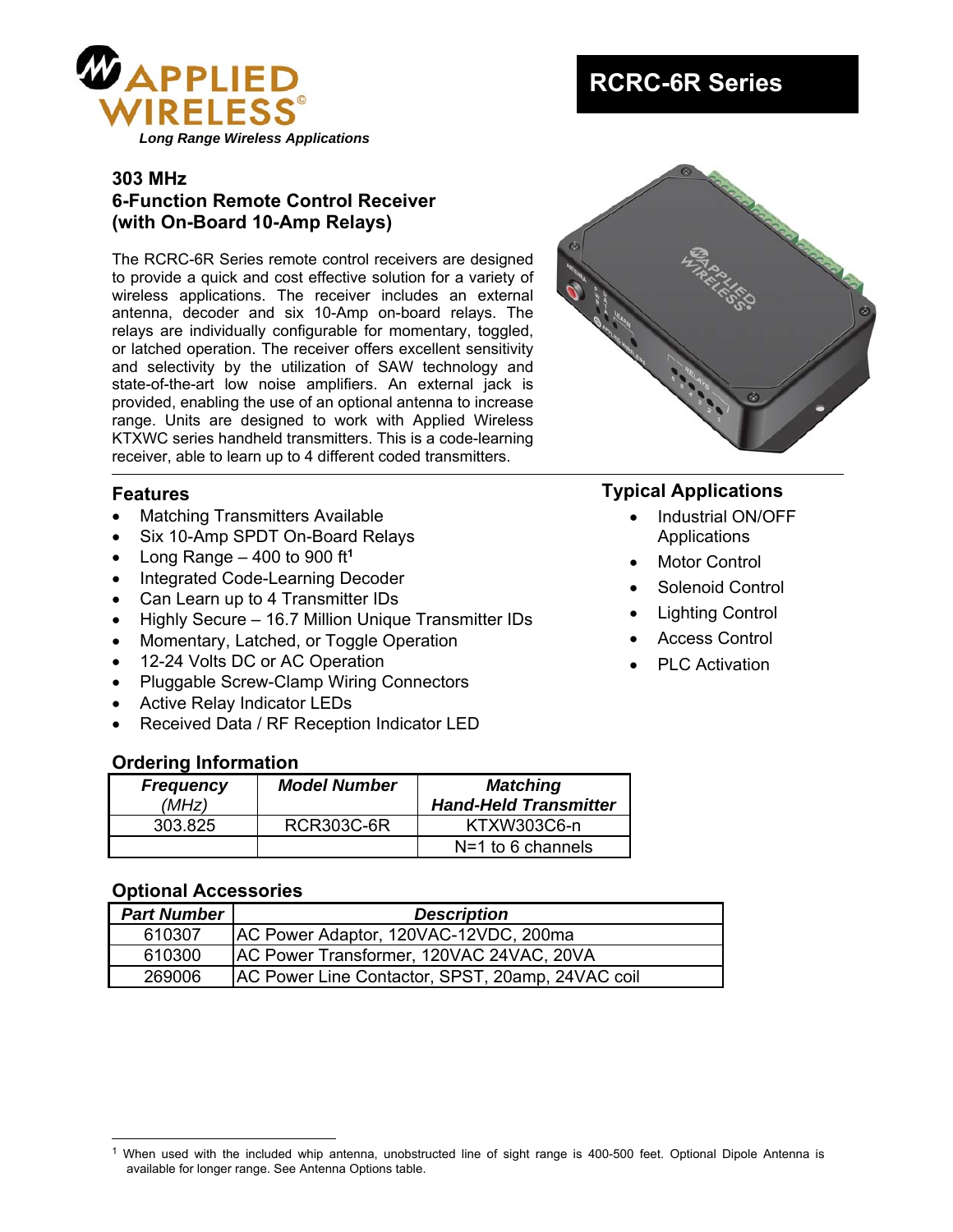

#### **Electrical Characteristics**

| Sym             | <b>Parameter</b>                           | Min | Typ       | Max | Unit       |
|-----------------|--------------------------------------------|-----|-----------|-----|------------|
|                 | Operating Voltage Range AC/DC              | 9.5 | 12        | 27  | Volts      |
|                 | Operating Current, quiescent (12VDC)       |     | 30        |     | mA         |
|                 | Operating Current, 6 relays active (12VDC) |     |           | 270 | mA         |
|                 | Relay Contact Ratings at 28VDC             |     |           | 10  | Amps       |
|                 | <b>Receiver Sensitivity</b>                |     | $-112$    |     | dBm        |
| $f_c$           | <b>Center Frequency</b>                    |     | See Chart |     | <b>MHz</b> |
| $Z_{\text{in}}$ | Antenna Input Impedance                    |     | 50        |     | Ohms       |
| $T_{op}$        | <b>Operating Temperature</b>               | -20 |           | +60 | °C         |

### **Antenna Options**

|                     |                    |            | Open-Field       |                           |
|---------------------|--------------------|------------|------------------|---------------------------|
| Model (frequency)   | <b>Description</b> | Gain (dBd) | Range (typical)* | <b>Notes</b>              |
| 800014 (303.825MHz) | 1⁄4-Wave<br>Whip   | -2         | 400-500 feet     | Included with<br>Receiver |
| DP300A (303.825MHz) | <b>Dipole</b>      |            | Up to 900 feet   | With 7-ft, cable          |

**\***Unobstructed straight line of sight. For best range performance, position antenna vertically, as high above ground level as possible.

### **Package Dimensions**



Specifications subject to change without notice or obligation.

**www.applied-wireless.com • Tel: (805) 383-9600 Fax (805) 383-9001**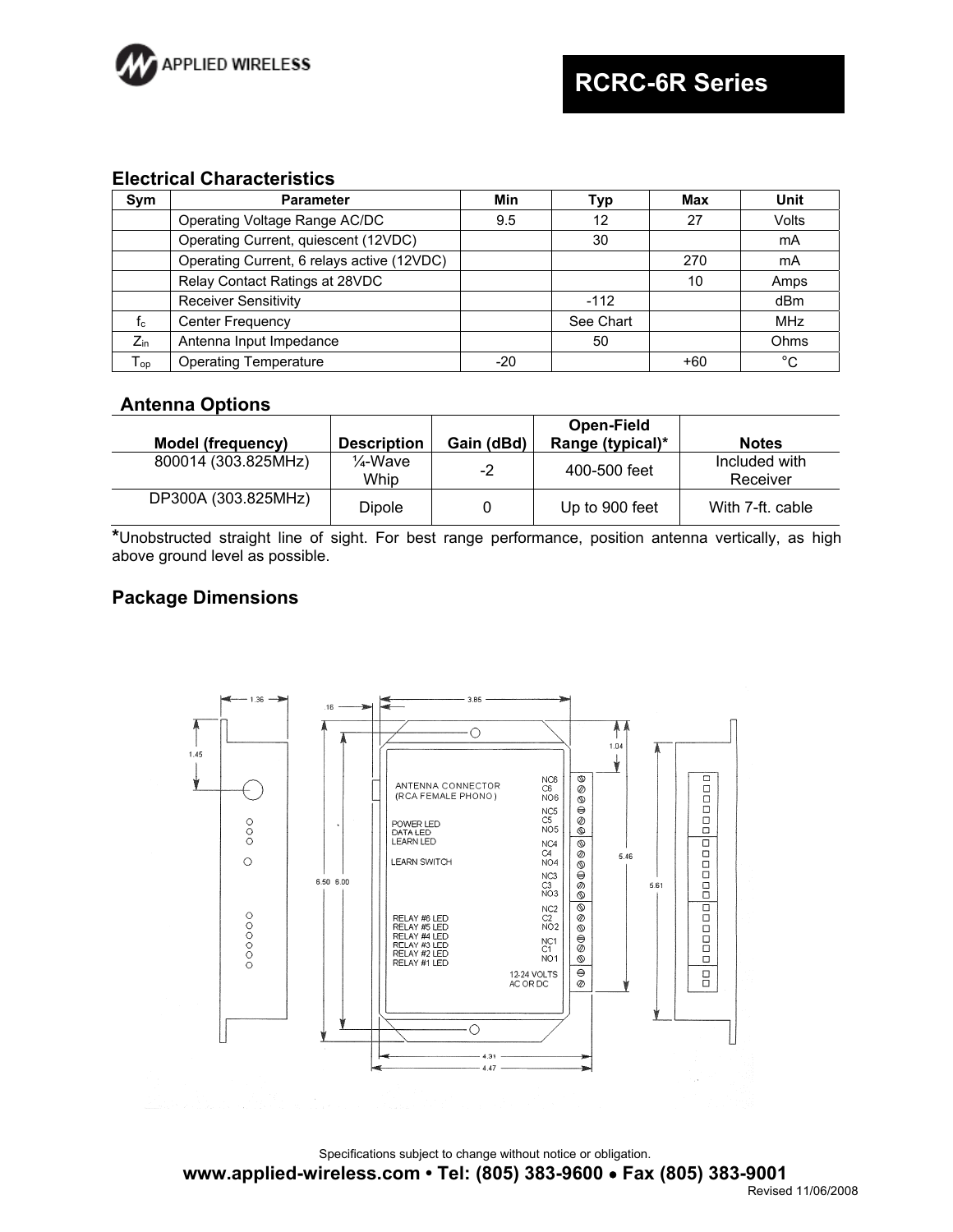

# **Application Circuit – DC Motor Forward/Reverse Circuit**



# **Programming and Configuration**

### **Transmitter Learn Mode**

The receiver will learn up to 4 transmitter IDs, storing the IDs in non-volatile flash memory. To learn a transmitter, perform the following steps:

- 1. Power up the receiver.
- 2. Remove the receiver antenna.
- 3. Momentarily press the LEARN button. The LEARN LED will illuminate.
- 4. Press any button on the transmitter. When the LEARN LED turns off, the transmitter has been learned.
- 5. To learn another transmitter, repeat steps 3 and 4.

When a fifth transmitter is learned, the first (oldest) transmitter that was learned is eliminated from the receiver's memory and will thus no longer operate the system. Similarly, if the Learn Mode procedure is performed four times with the *same transmitter*, all previously learned transmitters (with different IDs) will be erased from the receiver's memory and will no longer operate the system.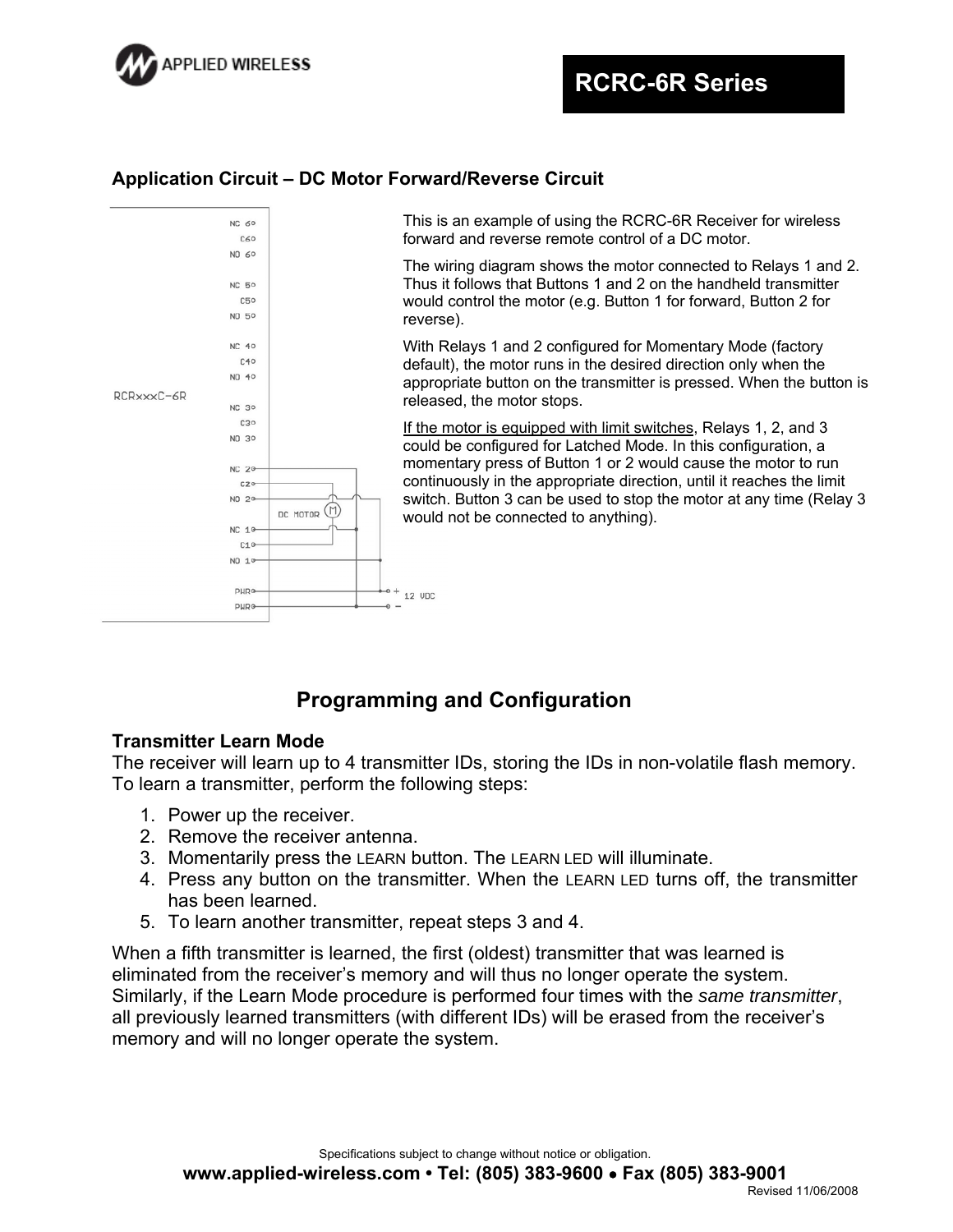

### **Relay Response Mode Configuration**

Each of the six relays of the RCRC6R remote control receiver may be configured for one of three possible "Response Modes." A Response Mode defines how a relay functions when that relay's associated button is pressed on the handheld transmitter (part number KTXWxxxC6). The individual Response Modes for Relay 1 through Relay 6 are determined by the settings of DIP Switches S1-1 through S1-6 respectively, as shown in Fig. 1. The three available Response Modes are Momentary (factory default), Toggle, and Latched. The following sections describe in detail the characteristics of, and configuration settings for, the various Relay Response Modes.



### **Momentary Mode** (factory-default)

A relay energizes when its associated button on the transmitter is pressed. The relay deactivates when the transmitter's button is released (or reception of the transmitter's signal ceases). A relay is configured for Momentary Mode when that relay's associated section of DIP Switch S1 is set to the center (MOM) position.

### **Toggle Mode**

A relay energizes when its associated button on the transmitter is pressed, and remains energized after the button is released. A subsequent press of the same button on the transmitter will deactivate the relay. In this mode, each of the relays is completely independent of the others, thus any number of relays configured for Toggle Mode may be energized at any given time. A relay is configured for Toggle Mode when that relay's associated section of DIP Switch S1 is switched down to the TOG position.

### **Latched Mode**

A relay energizes when its associated button on the transmitter is pressed, and remains energized after the button is released. That relay is turned off when another Latched Mode relay is activated. A relay is configured for Latched Mode when that relay's associated section of DIP Switch S1 is switched up to the LATCH position. (section continues on next page)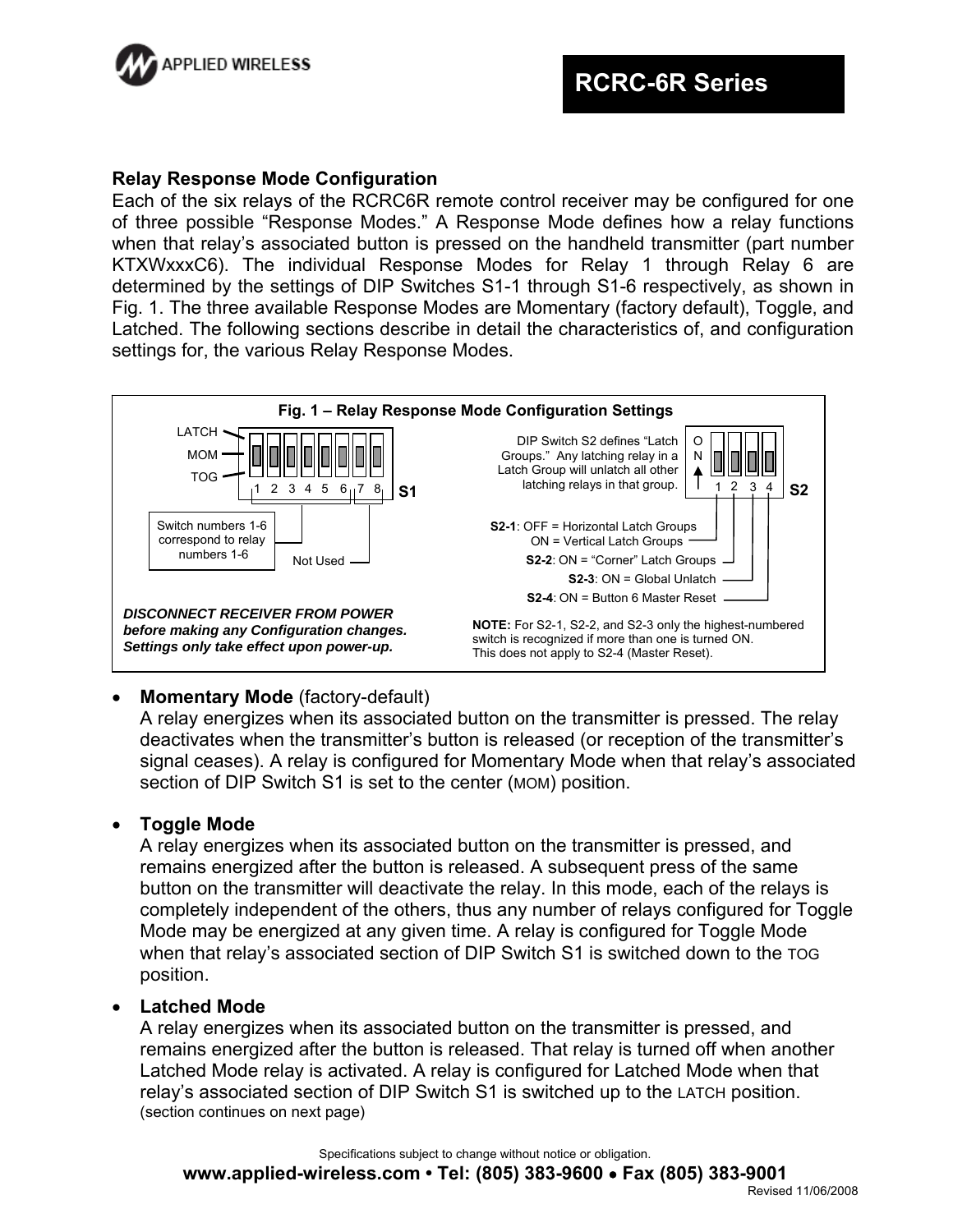

**Relay Response Mode Configuration – Latched Mode** (continued)

If any relays are configured for Latched Mode, a "Latch Group" must also be selected via DIP Switch S2 (refer to Fig. 1). A Latch Group consists of two or more relays. Only one relay within a Latch Group can be energized at any given time. The receiver offers four different Latch Groups: Horizontal, Vertical, Corner, and Global. Each Latch Group is organized by the physical orientation of the buttons on the handheld transmitter, as shown in the following four illustrations. The desired Latch Group may be selected via DIP Switch S2 (refer to Fig. 1).

**Horizontal Latch Groups**  (factory default) DIP Switch S2-1 OFF

Three Independent Latch Groups (2 relays per group)



**Vertical Latch Groups**  DIP Switch S2-1 ON

Two Independent Latch Groups (3 relays per group)



**Relays 1, 3, and 5 Relays 2, 4, and 6** 



**"Corner" Latch Groups** DIP Switch S2-2 ON

Two Independent Latch Groups (3 relays per group)

Specifications subject to change without notice or obligation.

**www.applied-wireless.com • Tel: (805) 383-9600 Fax (805) 383-9001**